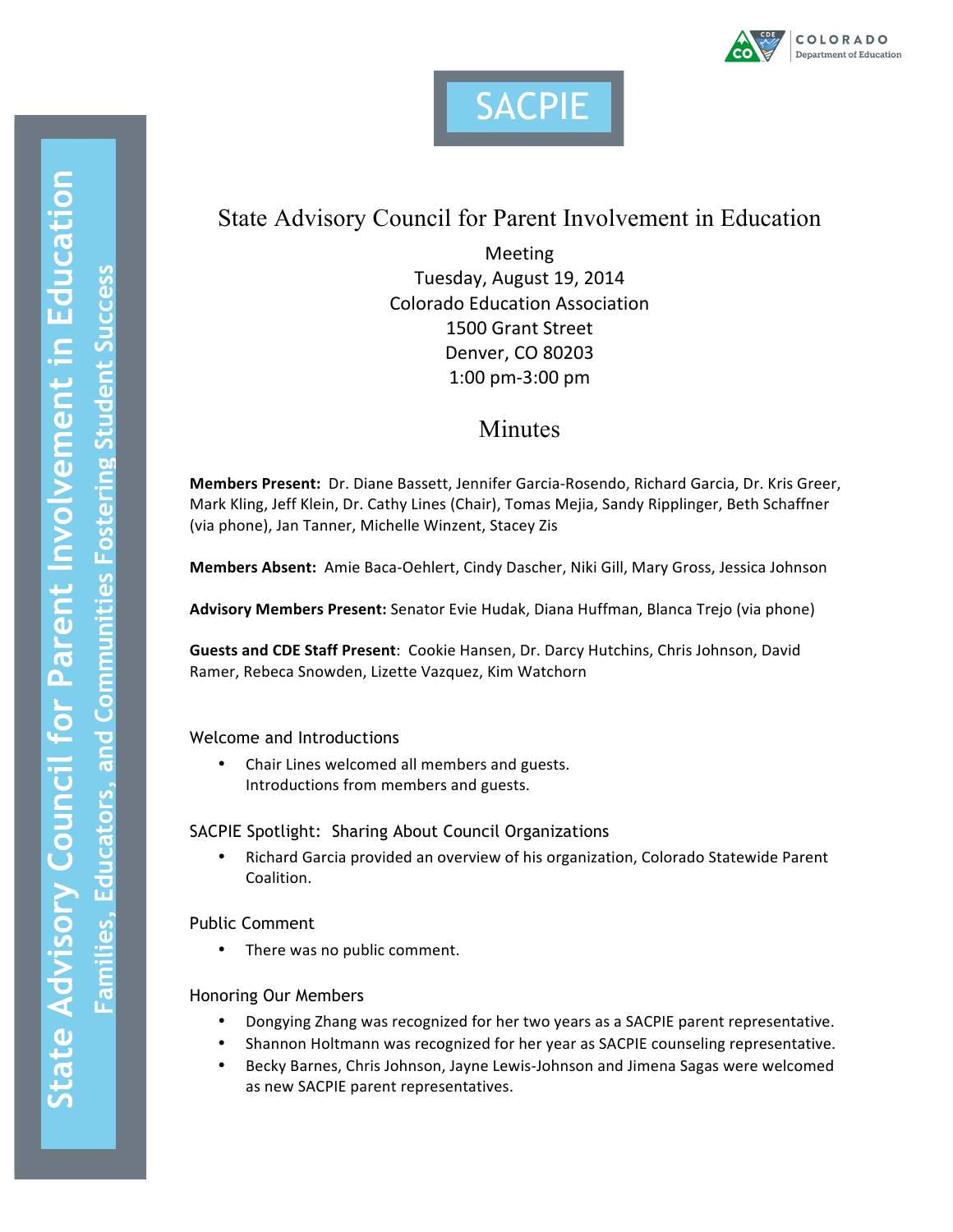



# Approval of Minutes from Tuesday, May 20, 2014

• The minutes were approved unanimously. There were no revisions or corrections.

## CDE Update

- Dr. Darcy Hutchins, Family Partnership Director, discussed the celebration of Family and School Partnership in Education Month in October. The Kick-Off Event has been scheduled for October  $1<sup>st</sup>$  from 11:30 to noon at CDE. As was done last year, the governor will issue a proclamation recognizing the month. The *Ready Families* Conference will be held October 24 to 25.
- Dr. Hutchins spoke about upcoming School Accountability Committee (SAC) and District Accountability Committee (DAC) trainings. The trainings have been scheduled at sites across the state, from 5:30p to 8:30p with dinner included.
- Dr. Hutchins mentioned the Family-School Partnership Survey, which will be a resource schools can use to measure family engagement outreach. In an effort to ensure reliability and validity, data will be collected for an entire school year.

## Committee Reports

• **Executive Committee** Cathy Lines, Chair Stacey Zis, Vice Chair

> Chair Lines reported on recent presentations to Early Childhood and School Readiness Legislative Commission and other agencies/organizations.

Sandy Ripplinger presented at the 2014 Colorado Association of School Executives (CASE) Education Leadership Conference and related that the participants were very engaged and asked great questions.

Chair Lines announced her resignation from SACPIE Chair and CDE SACPIE representative as of December 31 of this year. She will ask to stay on as an advisory member. She shared how honored she has felt to have been SACPIE Chair for two years.

## • **Early Childhood**

Jenn Garcia-Rosendo, Co-Chair Tomas Mejia, Co-Chair

In October, Jenn and Tomas, representing the Early Childhood Committee, will be doing a radio show with people from the Early Childhood program, a presentation at the Colorado Head Start Association and at other organizations.

• **K-12** Jeff Klein, Chair

Jeff reported on the K-12 Committee's work investigating the resources SACs and DACs have on